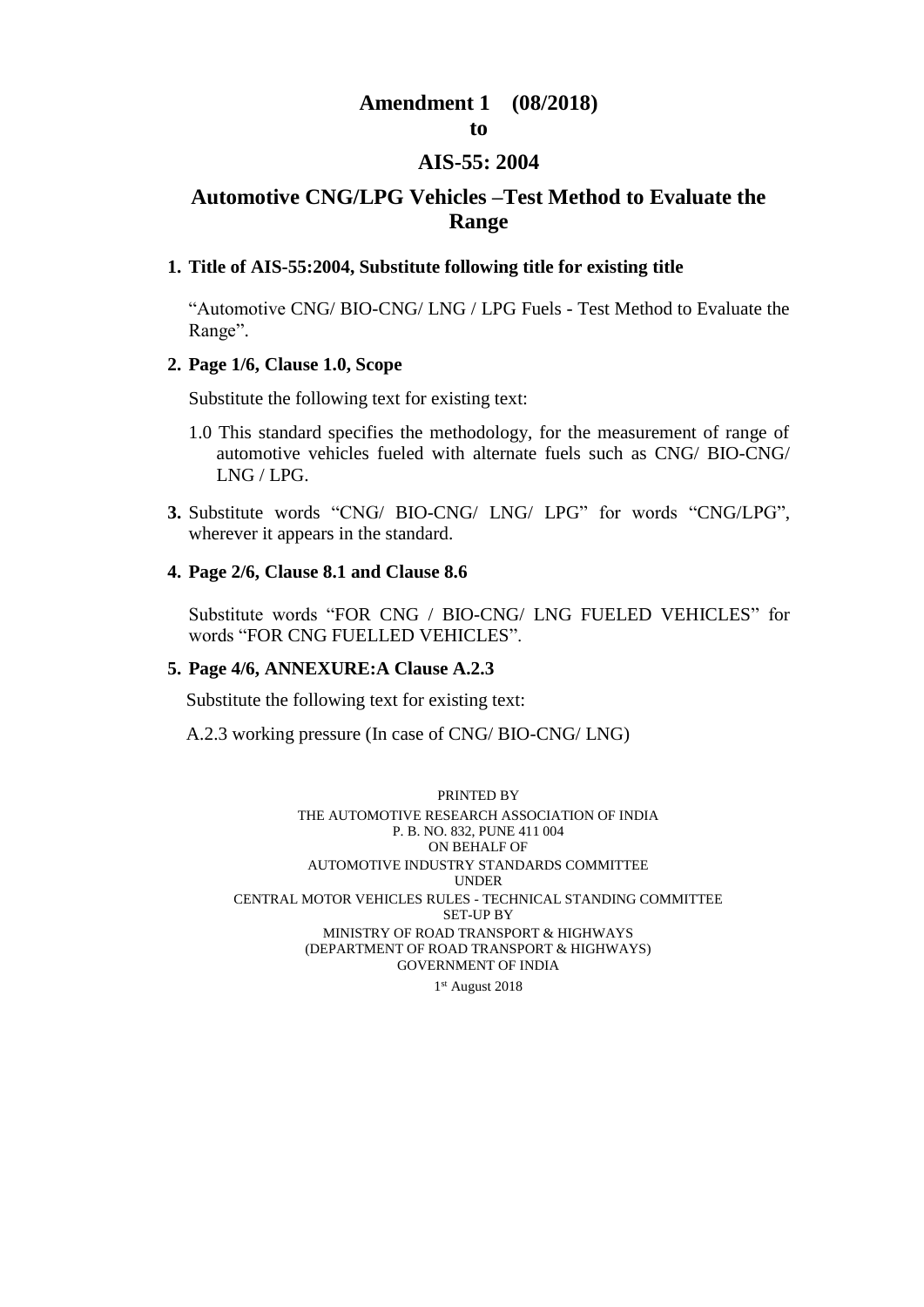# **AUTOMOTIVE INDUSTRY STANDARD**

# **Automotive CNG/LPG Vehicles – Test Method to Evaluate the Range**

PRINTED BY:

THE AUTOMOTIVE RESEARCH ASSOCIATION OF INDIA

P.B. NO. 832, PUNE 412 004

ON BEHALF OF :

AUTOMOTIVE INDUSTRY STANDARDS COMMITTEE

UNDER

CENTRAL MOTOR VEHICLE RULES - TECHNICAL STANDING COMMITTEE

SET-UP BY MINISTRY OF ROAD TRANSPORT & HIGHWAYS

GOVERNMENT OF INDIA

April 2004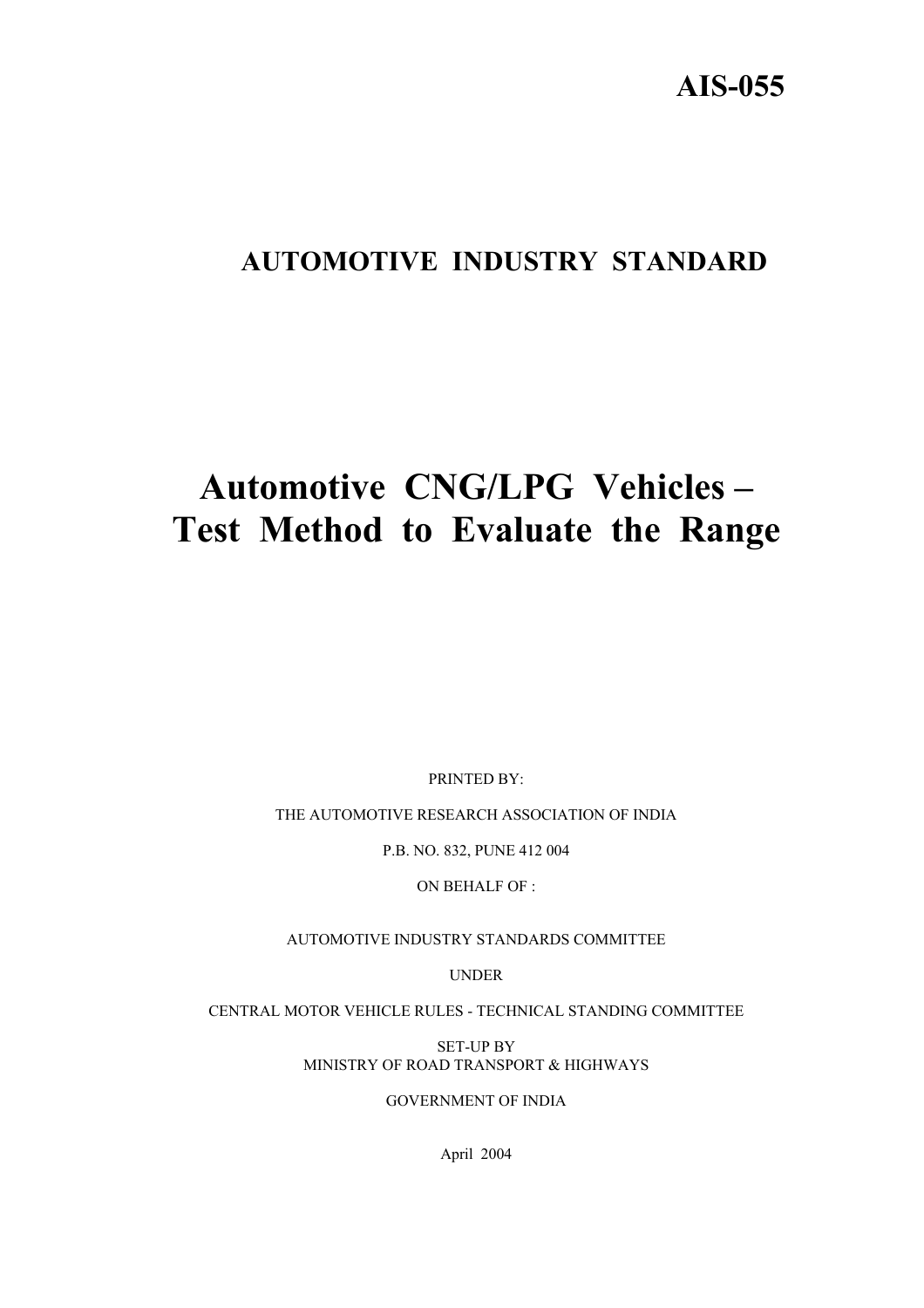# Status chart of the Standard to be used by the purchaser for updating the record

| Sr.<br>No. | Corr-<br>igenda. | Amend-<br>ment | <b>Revision</b> | Date | Remark | Misc. |
|------------|------------------|----------------|-----------------|------|--------|-------|
|            |                  |                |                 |      |        |       |
|            |                  |                |                 |      |        |       |
|            |                  |                |                 |      |        |       |
|            |                  |                |                 |      |        |       |
|            |                  |                |                 |      |        |       |
|            |                  |                |                 |      |        |       |
|            |                  |                |                 |      |        |       |

**General Remarks:**

# **AIS-055**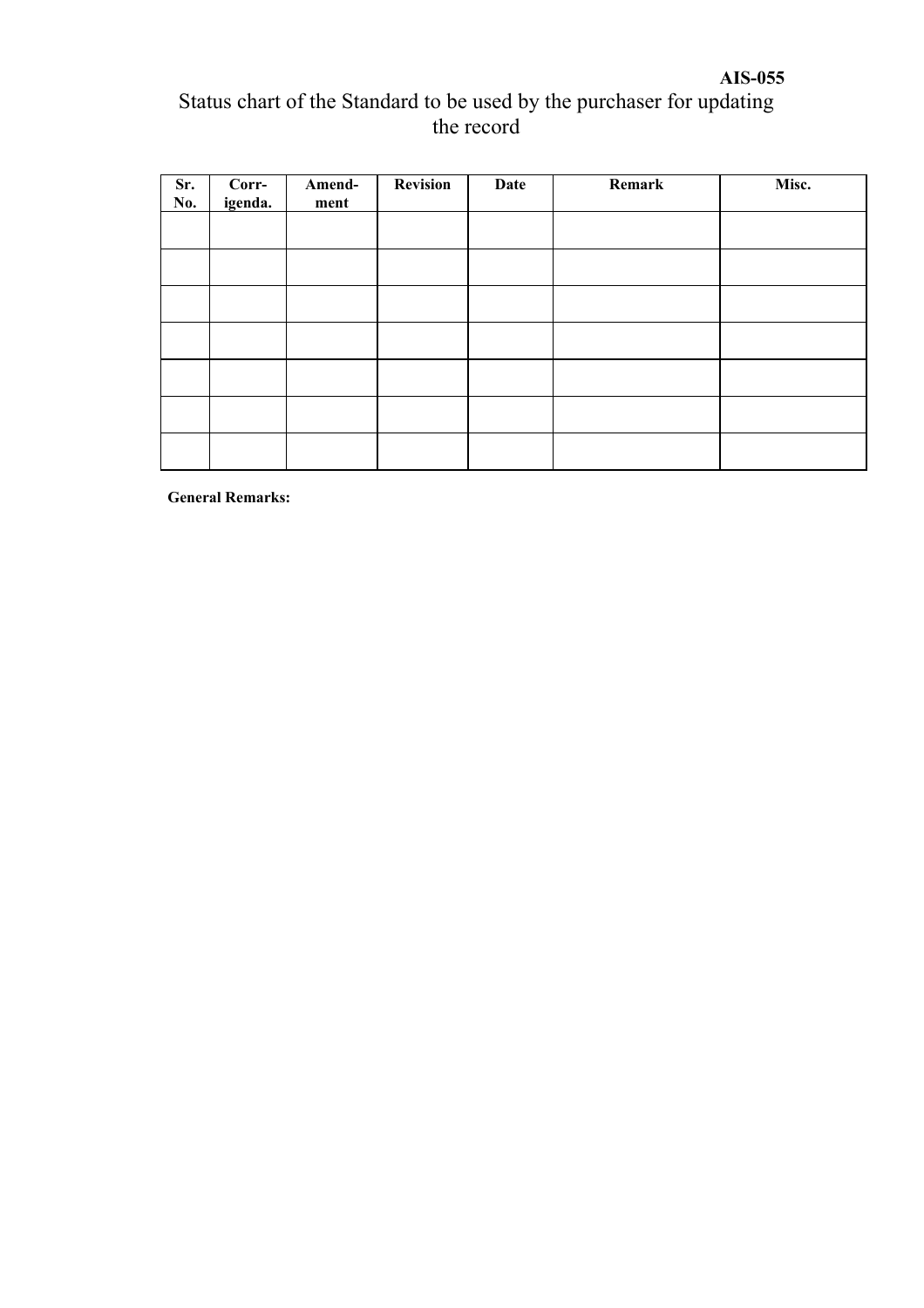#### **Introduction**

The Government of India felt the need for a permanent agency to expedite the publication of standards and development of test facilities in parallel when the work on the preparation of the standards is going on, as the development of improved safety critical parts can be undertaken only after the publication of the standard and commissioning of test facilities. To this end, the Ministry of Surface Transport (MoST) has constituted a permanent Automotive Industry Standard Committee (AISC) vide order No.RT-11028/11/97-MVL dated September 15, 1997. The standards prepared by AISC will be approved by the permanent CMVR Technical Standing Committee (CTSC). After approval, the Automotive Research Association of India, (ARAI), Pune, being the Secretariat of the AIS Committee, has published this standard. For better dissemination of this information ARAI may publish this document on their Web site.

This Automotive Industry Standard is formulated to assess the maximum distance travelled or the range of automotive vehicles fuelled with alternate fuels such as CNG & LPG, based on GVW, nature of fuel and quantity of fuel used , which are the major parameters responsible for maximum possible distance travelled whereas other attributes are considered as average. (As of todate, range of minimum 250 km is mandated for buses, as notified by MoRTH)

Considerable assistance has been taken from IS:11921-1993 – Automotive Vehicles-Method of Evaluation of Fuel Consumption in making this AIS.

The Automotive Industry Standards Committee (AISC) responsible for preparation of this standard is given in Annexure : B.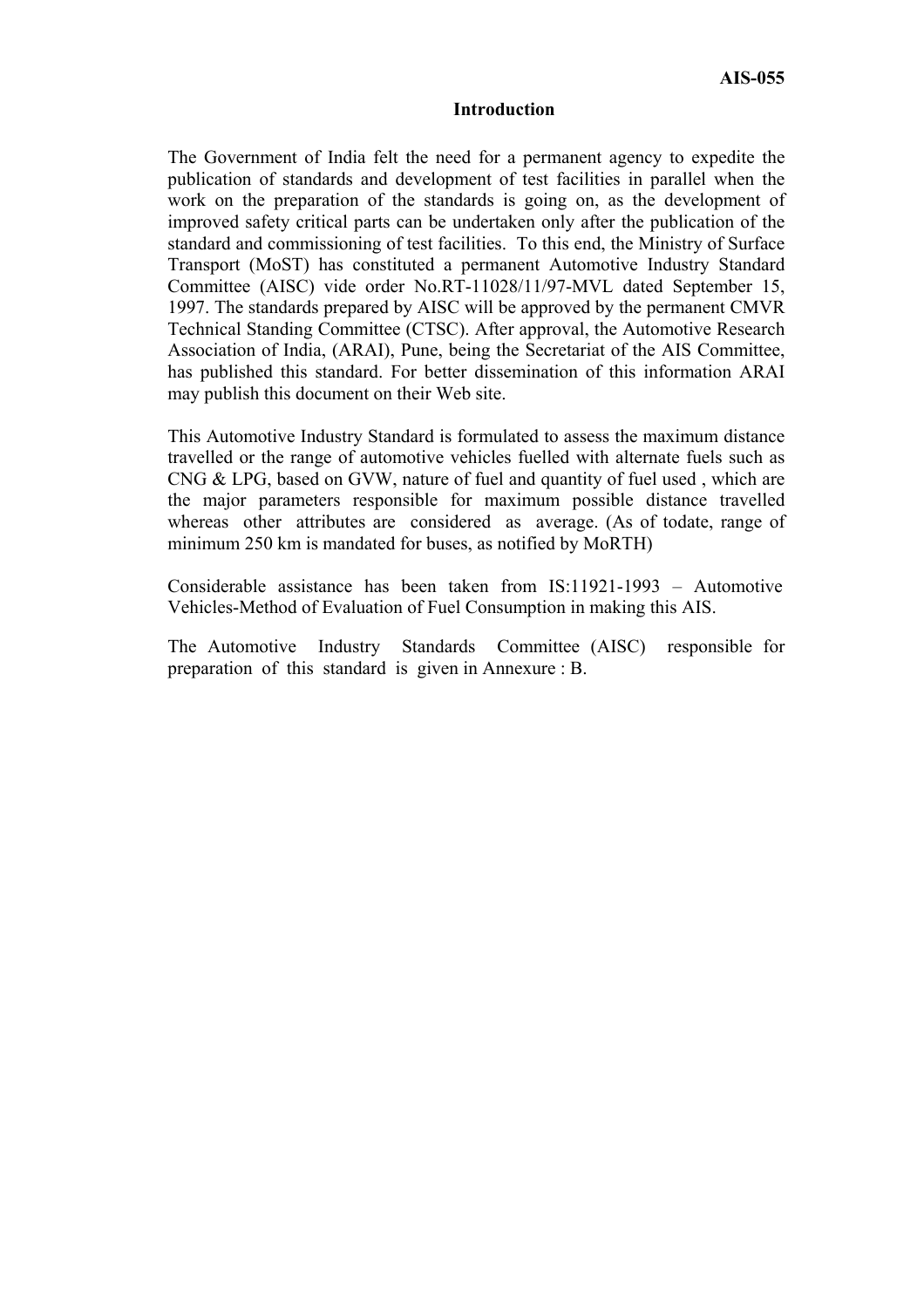# **Automotive CNG/LPG Vehicles – Test Method to Evaluate**

#### **the Range**

#### **1. SCOPE:**

This standard specifies the methodology, for the measurement of range of automotive vehicles fuelled with alternate fuels such as LPG, CNG.

#### **2. TERMINOLOGY:**

#### **Range:**

For the vehicles specified under cl.1, range is a measurement of max. distance covered by a vehicle, with a full charge of its gas cylinder(s) installed.

# **3. REFERENCE:**

IS: 9211- 1979 : Denomination and definition of weight of road vehicle.

IS : 11422-1986 : Terms & definitions of weights of two-wheeled motor vehicles.

IS: 11825-1986 : Method of weighment of automotive vehicles.

#### **4. FEATURES OF TEST TRACK:**

The surface shall be dry, levelled surface / suitable highway which simulate / represent the typical driving conditions on road.

#### **5. ATMOSPHERIC CONDITIONS:**

The atmospheric conditions at test site such as pressure, temperature  $\&$ relative humidity shall be recorded.

#### **6. PREPARATION OF VEHICLE:**

- 6.1. The vehicle shall conform to its parts, components and systems to the technical specifications declared by the manufacturer.
- 6.2. In the case of commercial vehicles, either fully built vehicle or vehicle with cab and load body shall be tested.
- 6.3. The tyre pressure shall be adjusted to the value specified by the manufacturer.
- 6.4. All the fuel enriching devices other than those required for the normal functioning of the vehicle shall be made inoperative.
- 6.5 The vehicle shall be loaded to the gross vehicle weight (GVW) specified by the vehicle manufacturer and the weight distribution between the axles shall be as recommended by the manufacturer.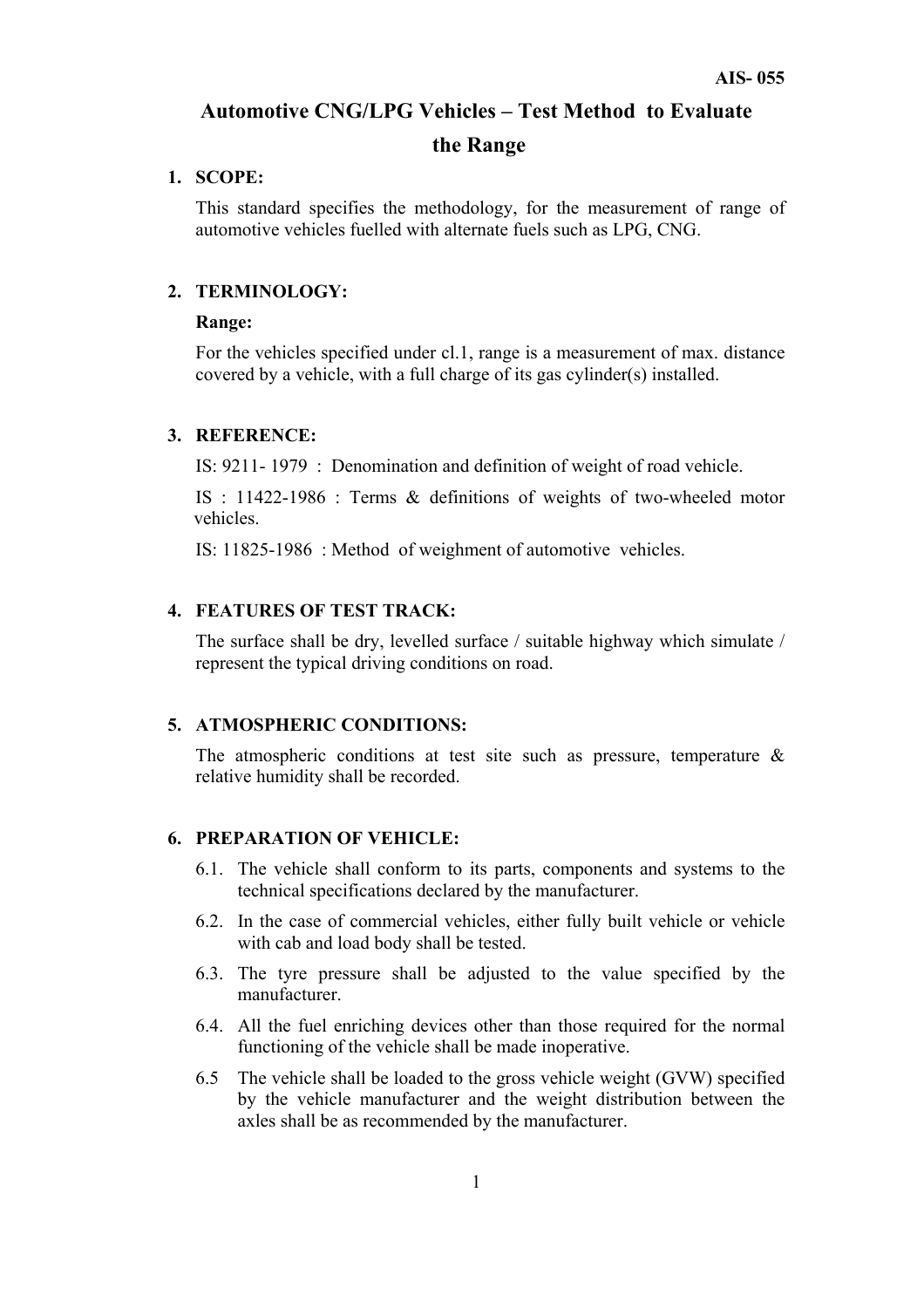- 6.6 The instruments, the testing personnel and other equipments necessary to be carried on the test vehicle at the time of test shall form part of the payload and shall be recorded in the report.
- 6.7 The fuel tank/s, cylinder/s shall be filled to its maximum capacity as specified by the manufacturer.
- 6.8 In case of multi –tanks/cylinders, forming part of total fuel capacity shall be manifolded together by fully opening the individual valves.

# **(Important : The adjustment of fuel system, ignition system, idling speed etc. shall confirm to the manufacturer's recommendations made for mass emission test & should not be tampered with before or during the test.)**

#### **7. INSTRUMENTATION :**

- 7.1. The calibration status of the instruments shall be verified before use.
- 7.2. All instruments used shall be mounted in such a way that they do not affect the performance or stability of the vehicle  $\&$  do not hamper driver from normal driving of vehicle.
- 7.3 The instruments used for measurement of distance and speed shall have accuracy of  $\pm$  1 %. Alternately, vehicle odometer can be calibrated and calibration factor can be applied to the distance covered during test to obtain corrected range.

## **8. EVALUATION OF RANGE:**

- 8.1 FOR CNG FUELLED VEHICLES: Before starting the test, initial readings of cylinder pressure, cylinder temperature, ambient temperature, relative humidity, wind velocity, shall be recorded.
- 8.2 FOR LPG FUELLED VEHICLES: Before starting the test, initial readings of cylinder weight (individual cylinder weights in case of multi-cylinders), ambient temperature, relative humidity, wind velocity, shall be recorded.
- 8.3 The vehicle shall be driven at a normal driving speed considering the traffic conditions. The max. speed shall not exceed the speed limit prescribed on the highways
- 8.4 The vehicle shall be driven till the maximum possible consumption of fuel takes place. (Although 100 % consumption of fuel never takes place, maximum consumption of fuel shall be considered until fuel tank becomes empty, which can be verified by dial gauge / pressure gauge installed in the LPG / CNG system.)
- 8.5 The total distance raveled, time required & average speed for traveling the distance shall be recorded.
- 8.6 FOR CNG FUELLED VEHICLES : After completion of test final readings of cylinder pressure, cylinder temperature, ambient temperature, relative humidity, wind velocity shall be recorded.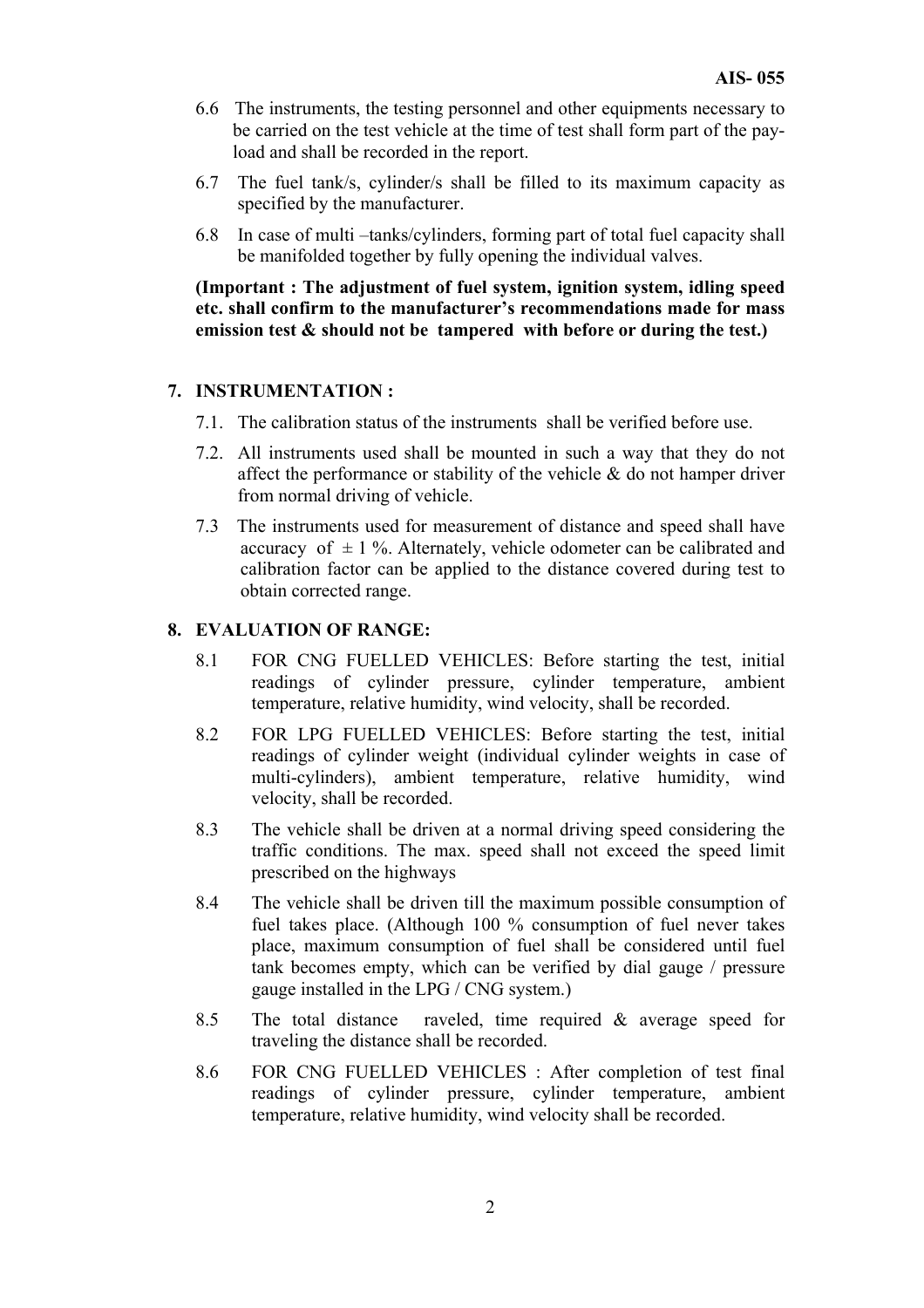- 8.7 FOR LPG FUELLED VEHICLES : After completion of test final readings of cylinder weight (individual cylinder weights in case of multi-cylinders), ambient temperature, relative humidity and wind velocity shall be recorded.
- 8.8 The average speed shall be calculated from following formula-

 $V_{\text{ave}}$  (Total Distance travelled) / (Total time)

8.9 The total distance covered by the vehicle is reported as range of a vehicle for complete depletion of cylinder(s) / tank(s).

#### 9. TECHNICAL SPECIFICATIONS OF VEHICLE:

The technical specifications submitted by the vehicle manufacturer or kit installer to the test agency shall contain at least the details given in Annexure-A.

Note: In case, the specifications submitted for whole type approval of vehicle contains the above information, it is not necessary to submit again.

In case of following changes, tests are necessary for establishing compliance:

- i. Changes in excess of 10% vehicle test weight
- ii. Changes in engine type, capacity (cubic capacity) in excess of 10%, number and arrangement of cylinders
- iii. In case of spark ignition engines, which are retrofitted with CNG / LPG, changes in the fuel system such as carburettor to fuel injection or vice versa.
- iv. Changes in engine power or torque in excess of 5%
- v. Changes in type of transmission
- vi. Changes in the overall transmission ratio by 8 %.
- vii. No. of axles
- viii Air intake system (Naturally aspirated to super/turbo charged or vice versa)
- ix. Changes in the Engine Control Unit (ECU), including calibration.
- x. Changes in body shape which increases the frontal area by  $+25\%$ .
- xi. Change in tyre size.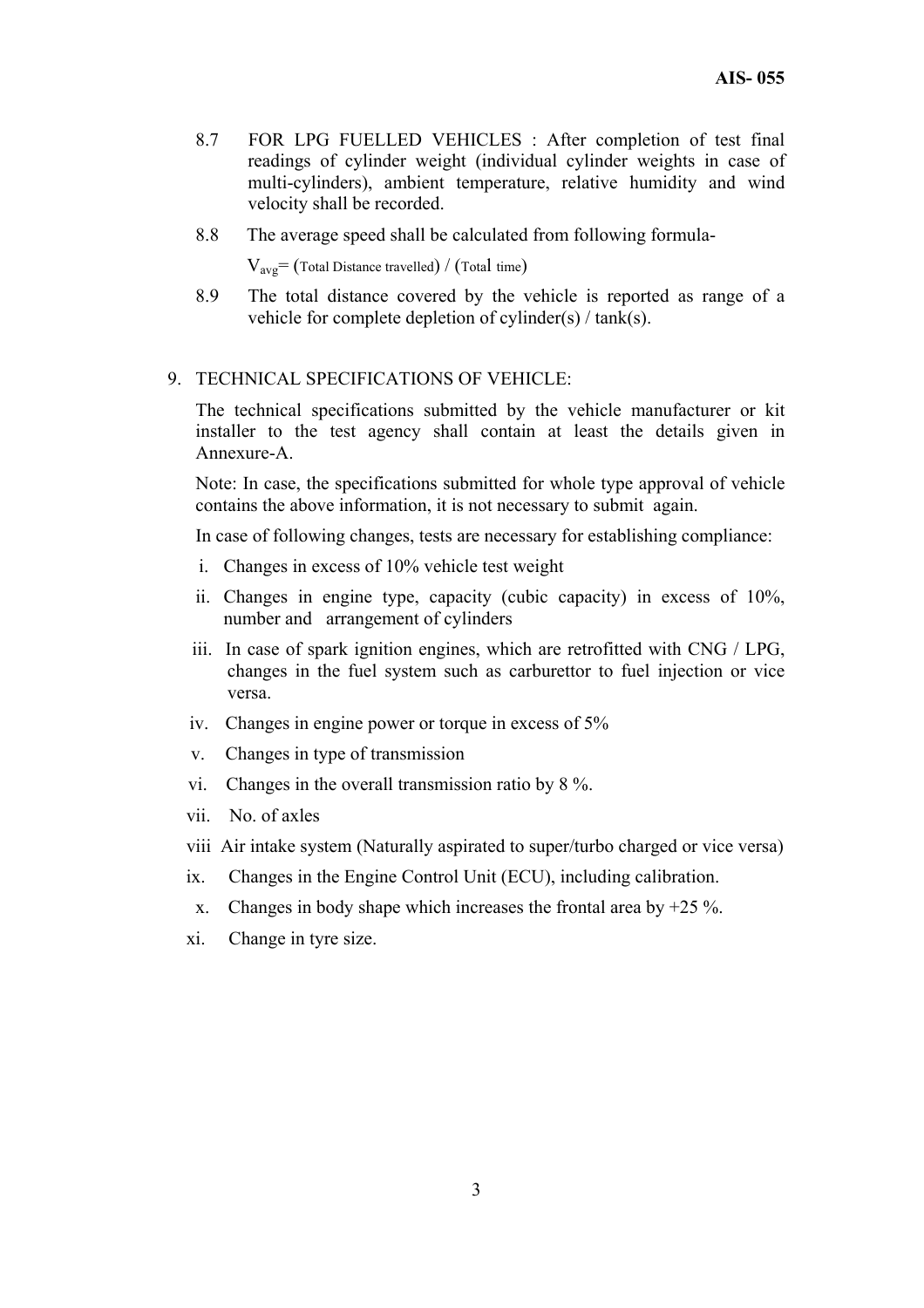#### **ANNEXURE:A**

#### **TECHNICAL SPECIFICATIONS OF THE VEHICLE**

#### **A.0 GENERAL**

- A.0.1 Kit Manufacturer's Name & Address
- A.0.2 Kit Installers Name and Address
- A.0.2 Telephone No. / Fax No.
- A.0.2Contact Person

#### **A.1 VEHICLE**

- A.1.2 Model
- A.1.3 Variant
- A.1.4 Type & Category
- A.1.5 Type of Fuel

# **A.2 CONFIGURATION**

- A.2.1 No. of Cylinders/Tanks
- A.2.2 Tank Capacity (Water Equivalent)
- A.2.3 Working pressure(In case of CNG)
- A.2.4 Make of Cylinder/s
- A.2.5 Identification No/s.
- A.2.6 CCOE Approval Certificate Ref.

#### **A.3 WEIGHTS**

- A.3.1 Max. permissible FAW
- A.3.2 Max. permissible RAW
- A.3.3 GVW
- A.3.4 Unladen Vehicle Weight

#### **A.4 TYRE SIZE & PLY RATING**

A.4.1 Front A.4.2 Rear

#### **A.5 TYRE INFLATION PRESSURE (Laden)**

- A.5.1 Front
- A.5.2 Rear

#### **A.6 ENGINE**

- A.6.1 Make
- A.6.2 Max. Power
- A.6.3 Max. Torque
- A.6.4 Fuel system
- A.6.5 Air Intake System
- A.6.6 CPU Make & Id. No.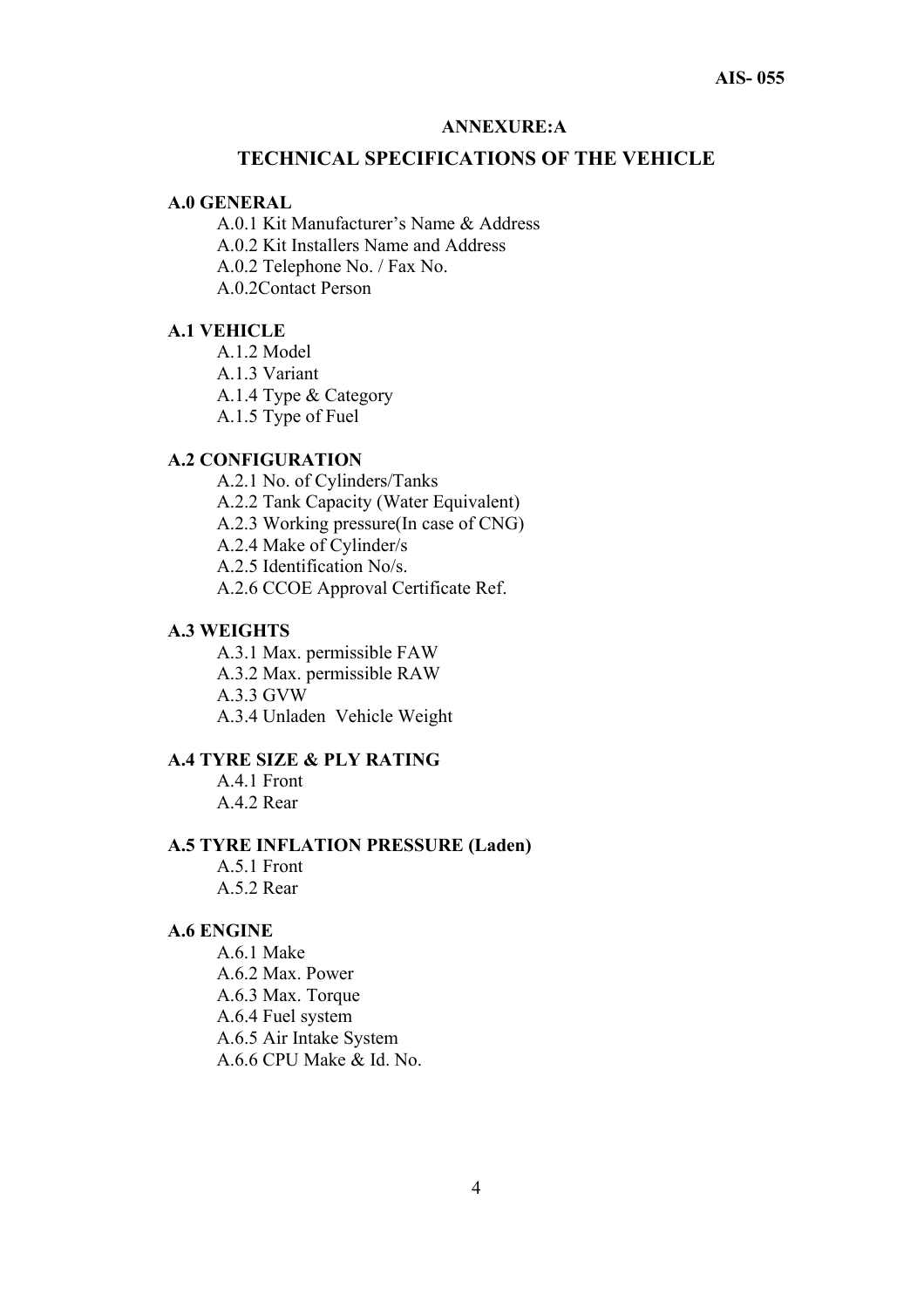A.7 TRANSMISSION A.7.1 Type A.7.2 Gear Box A.7.3 Gear ratios A.7.4 Rear axle ratio

| Test        | Manufacturer | Document No. (indicating also |
|-------------|--------------|-------------------------------|
| Agency      |              | revision status)              |
| Signature   | Signature    |                               |
| Name        | Name         |                               |
| Designation | Designation  |                               |
| Date        | Date         | Sheet $No$ ------ of ----     |